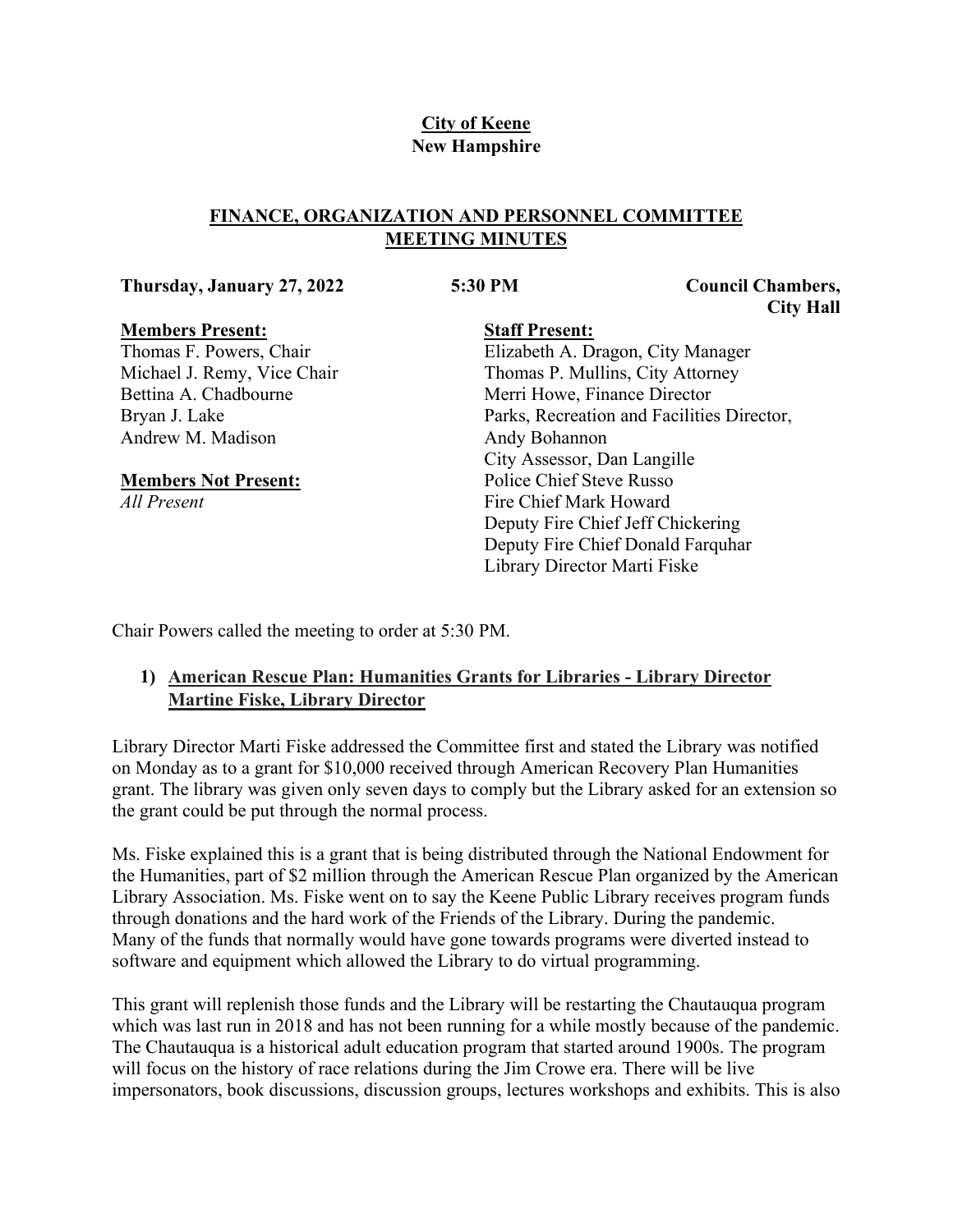being done in partnership with the Historical Society of Cheshire County. 40% of the funds will go towards improving audio visual equipment at the library, in particular to expand options for being able to do virtual on online live streaming programs. Ms. Fiske stated even after the pandemic has ended people are still expressing interest with online programming, so they don't have to worry about babysitters or for those adults who have problems with navigating in the winter or after dark.

The funds will be distributed at the end of February and have to be expanded by August 31.

Councilor Chadbourne commended the program and felt the more the City uses on-line meeting opportunities the higher the participation would be

Councilor Lake made the following motion, which was seconded by Councilor Chadbourne.

On a 5-0 vote, the Finance, Organization and Personnel Committee recommends that the City Manager be authorized to do all things necessary to accept and expend a grant of \$10,000 from the American Rescue Plan: Humanities Grants for Libraries award in support of library programs.

# **2) Proposed Capital Improvement Plan (CIP) for FY 2023-2029**

Chair Powers introduced this item – he explained after this presentation if the Finance Committee members still had questions after the various presentations that he would encourage them to reach out to department heads for added explanations.

City Manager Elizabeth Dragon stated the actual review of the projects in this CIP is for FY23- 29. She indicated tonight the Committee will be reviewing Assessing, IT, Police Department, Fire Department, Facilities and Parks and Recreation projects. The Manager explained the CIP is a financial plan for the City's largest expenditures which is reviewed and amended over time. The budget that is approved in the June/July timeframe is actually the document that allocates the dollars associated with these capital expenditures for that budget year. The Manager stated the closer we get to creating a plan for stable capital investments year after year the more predicable the impact of infrastructure investments will be on the budget.

Review of new projects requires two things to happen; a decision related to the need of the project and then a decision as to where in the plan the project should be placed. At times this means adjusting other projects to accommodate a project that has become a bigger priority.

The Manager went on to say the capital projects and the first year of the plan is adopted by the Council and is included in the operating budget. Next year, the capital projects included in the second year of the plan will be reviewed as part of the operating budget and necessary adjustments will be made at that time. With that the Manager, turned the presentation over to the Finance Director.

Finance Director Merri Howe began by noting the CIP book is available, online at keenenh.gov for those who want to follow along from home.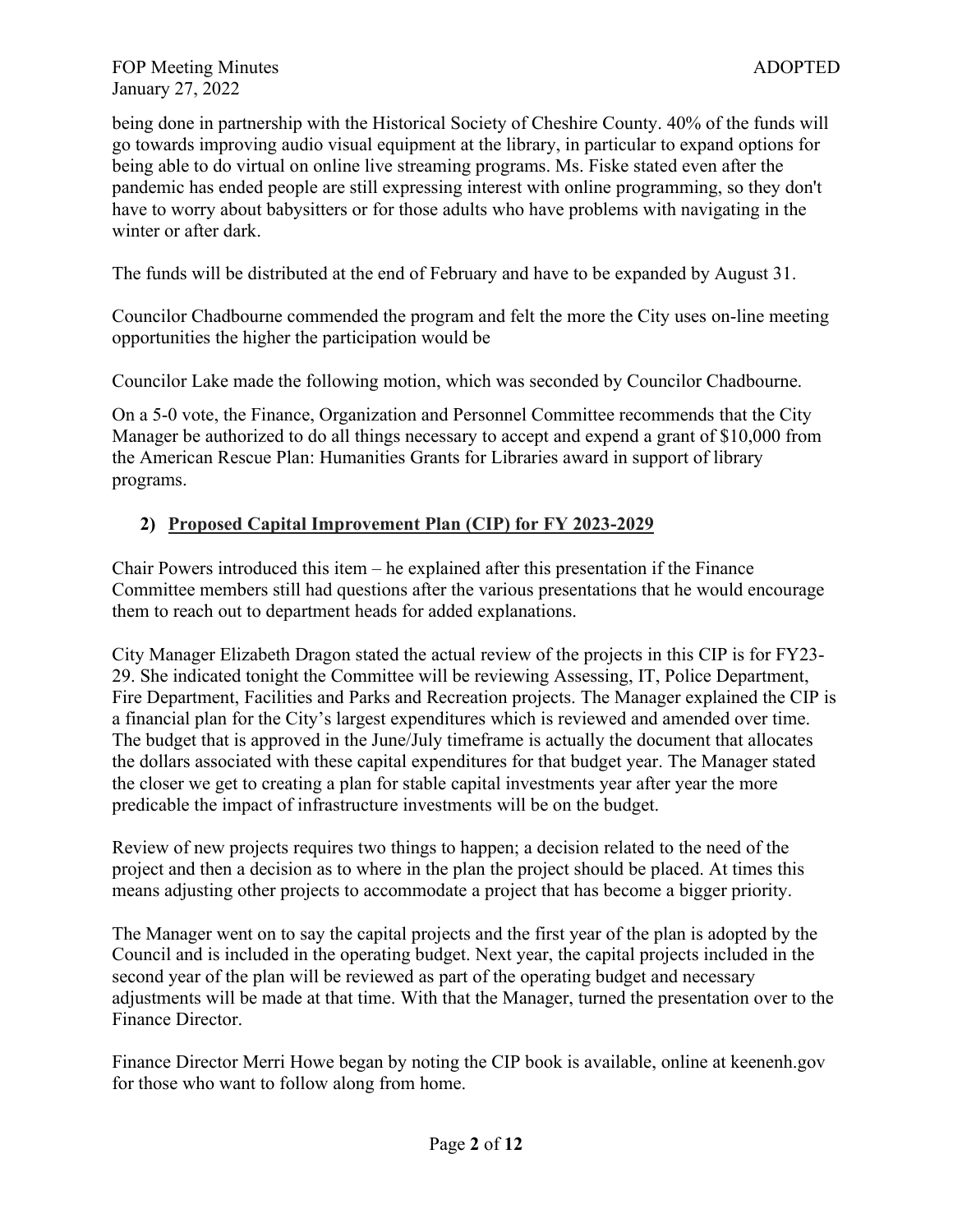Ms. Howe stated the CIP is a comprehensive plan that covers the seven years and it includes projects and equipment that have an estimated cost of \$35,000 or more and an estimated useful life of five years or more. All projects that are funded with capital reserves are included in the CIP regardless of their dollar amount. Doing so helps us track money going into the CIP as well as coming out so as not to over expend the capital reserves.

Ms. Howe stated new this year, on page 22 is a new capital reserve. This proposal is for Parks and Facilities infrastructure. The funding source for this project - \$875,000 per year is from current revenues or use of surplus. If the City were to have completed these projects using bond money or debt financing, that over the course of the life of the bond in the 10 years the interest payment would have been over \$1.9 million dollars. She added hence, strategizing and putting money away in the capital reserve is financially beneficial for the City.

Another new item in the CIP are categories; projects are going to have category types. Project requests that are considered a project, it's labeled in individual worksheets as projects and those are considered the single one time item purchases or multi-phase projects. A multi-phase project for instance would be something like the Ashuelot River Dam repair and replacement project. It has a design phase and construction phase but it's still a project. Programs are the other type that have been included and categorized this year. Those are for ongoing programs. Mainly these are tied to asset management plans, such as the road preservation and rehabilitation program, sidewalk asset management programs, and the sewer manhole lining. Those are examples of programs that are now labeled and incorporated in the CIP (maintenance versus one time projects).

Ms. Howe called the committee's attention to the appendix at the end of the book; which is where you will find projects that didn't get reported in the CIP book because they are outside of the seven year scope. This concluded the Finance Director's comments.

Councilor Remy referred to the Parks, Recreation and Facilities capital reserve – the Councilor asked where that money was going before if it is coming from current revenue. The Manager stated it is being moved from the general fund to a specialized balance. The Manager went on to say the difference between revenues and expenditures falls to the fund balance. The City has a fund balance policy that is between 10% to 12%. The City is now over the 12%, so that money is being placed into capital reserve account to help offset debt in future years.

### **Assessing (Page 50):**

City Assessor Dan Langille was the next to address the Committee. He indicated the 2021 revaluation was just completed. He indicated this is the process where the City estimates market values as of a given date (April 1). He explained because the real estate market is constantly changing and fluctuating, the City has to periodically update its assessments to bring them up to market value in order to maintain equity and to maintain proportionality between taxpayers. State law requires this is done at least once every five years. The City is scheduled to do this again in 2026.

What has been seen over the past couple years (2020-2021) is significant residential increases in value which hasn't been typical for the City. Mr. Langille added if the trend continues to see the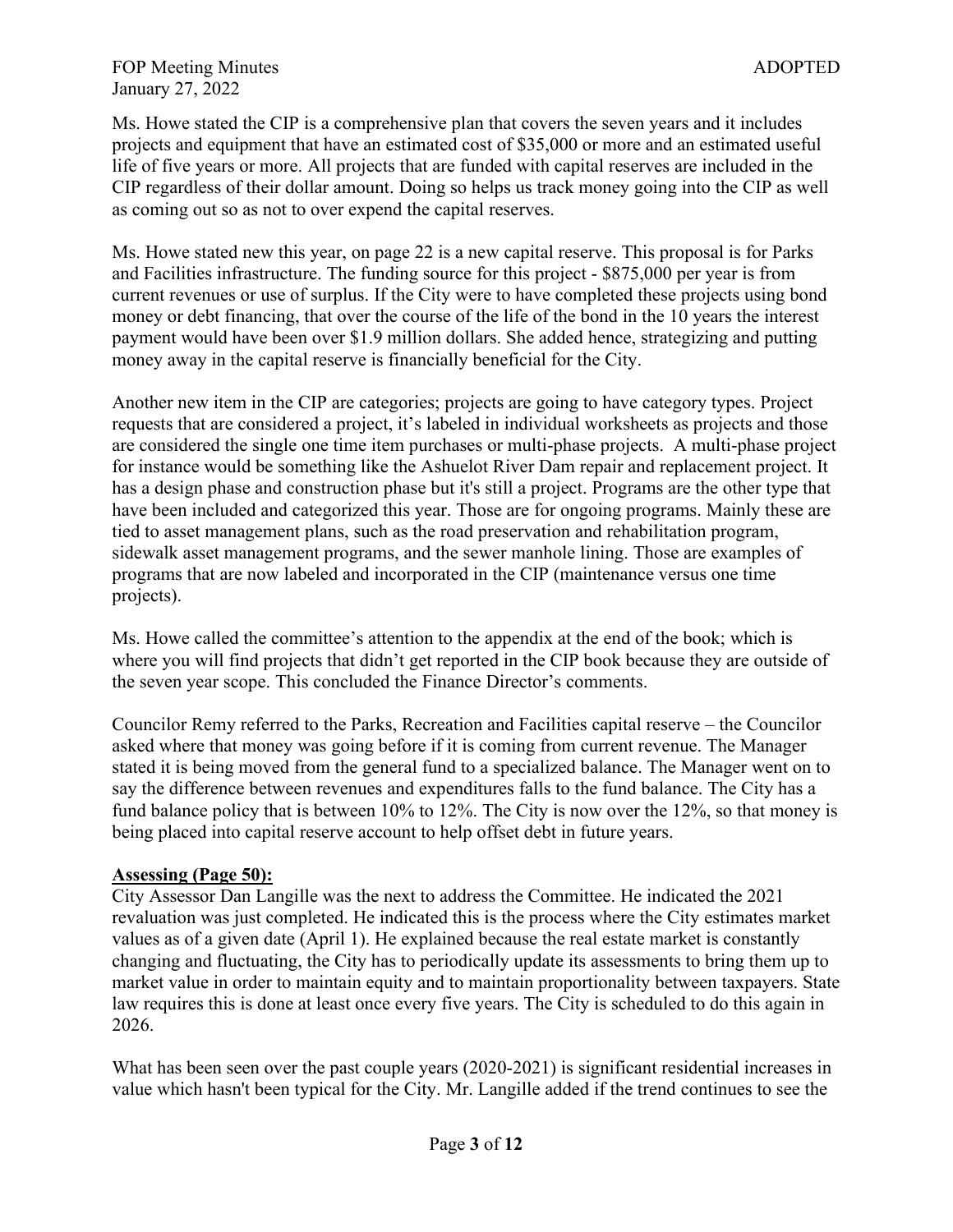real estate market climb or stay where it is now, the City may have to move this program up a few years earlier. He added even with bringing the values to where the City did this past year, with sales that are happening, the City is seeing values 15 % to 20% above the new values. That concluded the Assessor's comments.

**IT (Page 59):**Asst. City Manager/IT Director Rebecca Landry stated they have a number of projects which are programs with one exception.

The database software upgrade program is a platform that is used across all information systems. The City has over 60 applications that are used from department to department for software applications and database applications. Ms. Landry stated maintaining current licensing is necessary so that we can have access to the database platform and the City also needs to make sure that as its upgrades its servers the versions of the database platform its running are compatible with its servers which sometimes requires upgrading. The cost for keeping the database platform and licensing up to date have decreased considerably when the City moved away from the Oracle Platform. Now the City is looking at about \$24,000 to \$25,000 every other year to make sure the City is on the most current version of the database platform and are keeping pace with server replacements.

The City has good software applications but when you try to integrate the data between systems, we cannot do that with the software applications we have to do that ourselves. Hence, getting data from the property management system to provide the foundational data we need for permitting and licensing is something the database administrator does in house.

Ms. Landry referred to Network Equipment next. This cost has increased since the last CIP. Cyber security is the Department's number one concern right now. Ms. Landry stated what she has asked her team to do is to pull together a network equipment replacement program that replaces every device every seven years. What has been found is that the useful life of these devices are seven to 10 years historically. By any chance at the end of seven years if a manufacturer continues to support a device, that device will be pushed out. She noted the dollars outlined might not be over the course of these next seven years. Ms. Landry stated her hope is that within this program they have the flexibility to replace that equipment. The schedule includes network equipment in every city building from wireless access points to edge switches, core switches, and firewalls.

Server Replacement Program – Ms. Landry stated the City has a number of servers. There are a small number of hosts servers, servers are done virtually now. Multiple virtual servers can be run on a single virtual host which is a physical box. This program will replace those virtual hosts servers and it also includes the UPS' so that the City does not have any outages if there is power blip and it also includes licensing for the server OS'. By centralizing the licensing the City does not have to buy a license every time it purchases a server or every time it creates a virtual server. Ms. Landry noted one of those servers will be taken off the list, when the finance system gets completely migrated off the old and onto the new, it will be in the cloud.

Storage Area Network – This is an item that IT anticipates replacing every five years. The department would be happy to push this out if possible due to the complexity of moving all this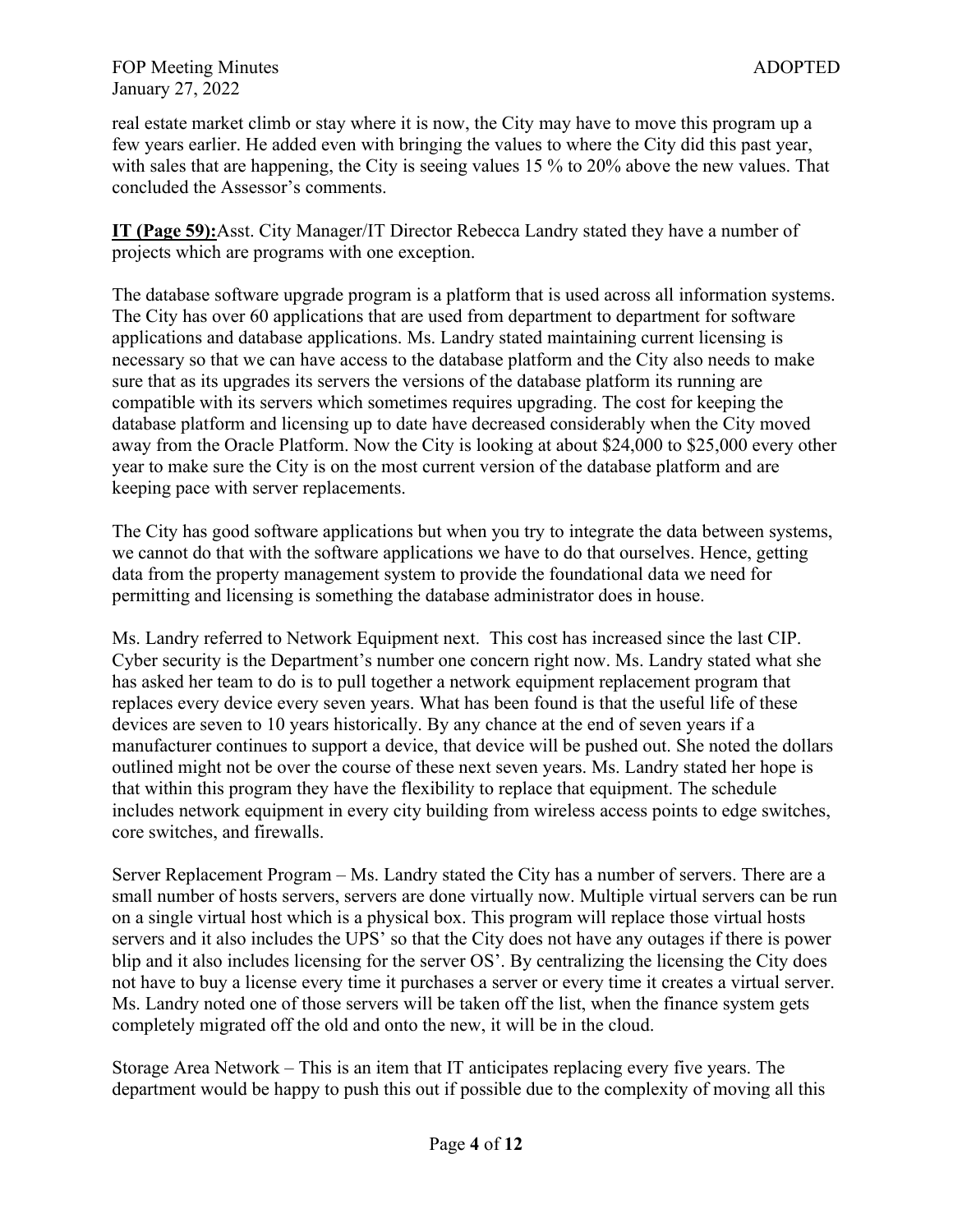#### FOP Meeting Minutes and the state of the state of the state and the state and the state and the state and the state and the state and the state and the state and the state and the state and the state and the state and the January 27, 2022

data. All City data is stored locally for local information. However, there are a number of backups which are created from this storage area network. The storage area was replaced last year. The cost used to be between \$100,000 to \$125,000. The department is expecting \$176,000 in FY26 and that is just based on what it would cost if it was to be replaced today. Costs are increasing dramatically for this type of equipment.

Councilor Remy asked for this item and the prior item whether the City has looked at converting fully to cloud for cost benefit. Ms. Landry stated that they do an analysis every year. She indicated the City has a blend of software programs that are in house and software programs that are in the cloud. Programs that are in the cloud that is where the data is. She noted there are advantages and disadvantages to doing everything in the cloud, especially when you think about law enforcement, dispatch centers, and financial data. The annual costs are higher in total for cloud solutions. This estimated \$176,000 could be higher. There are businesses that have certainly moved to the cloud 100% and they know they are not going to have access to the records 24/7. Ms. Landry stated things that can move to the cloud and be affordable and accessible have been moved to the cloud.

Phone System - The phone system is considered to be a project and one that is not anticipated to be done more than every 10 years. The brains of this system consist of two servers, they are redundant servers so that if one should fail the other should pick up which is really important to dispatch services as well as other departments which rely on telephone communications. This includes about 300 handsets that sit on people's desks. Some use the handset for paging, some for conference calling. All handsets will be replaced which is the big part of the cost here, as well as the brains of the system and the software that goes with it.

### **Police (Page 46):**

Police Chief Steve Russo was the next speaker. Chief Russo stated his department's schedule for critical infrastructure updates and replacement is constructed in order to keep their radio structure current and operational. He explained that their radio infrastructure consists of base station radio system which was replaced during calendar year 2019-2020 are the outdated console systems. The other piece of overall infrastructure replacement was completed less than two months ago.

The next piece of structure for their radio system is the antenna systems that are spread out throughout the City; there were four stations, but they will also be upgraded or replaced during the base station radio replacement in 2019-2020. The other components of the structure include the items in the current CIP, which include mobile radios, recording system and portable radios. The Chief stated their mobile and portable radios have a lifespan of seven to 10 years after that they do not support or service them. Based on this, they use a nine year mark from the first year of the previous replacement on their replacement schedule for a portable radios and 10 years for mobile radios. He indicated the ex-com recording system needs to be replaced every six years, which is no longer supported by the vendor. This piece of equipment is required for modern safe policing as well as to maintain national accreditation.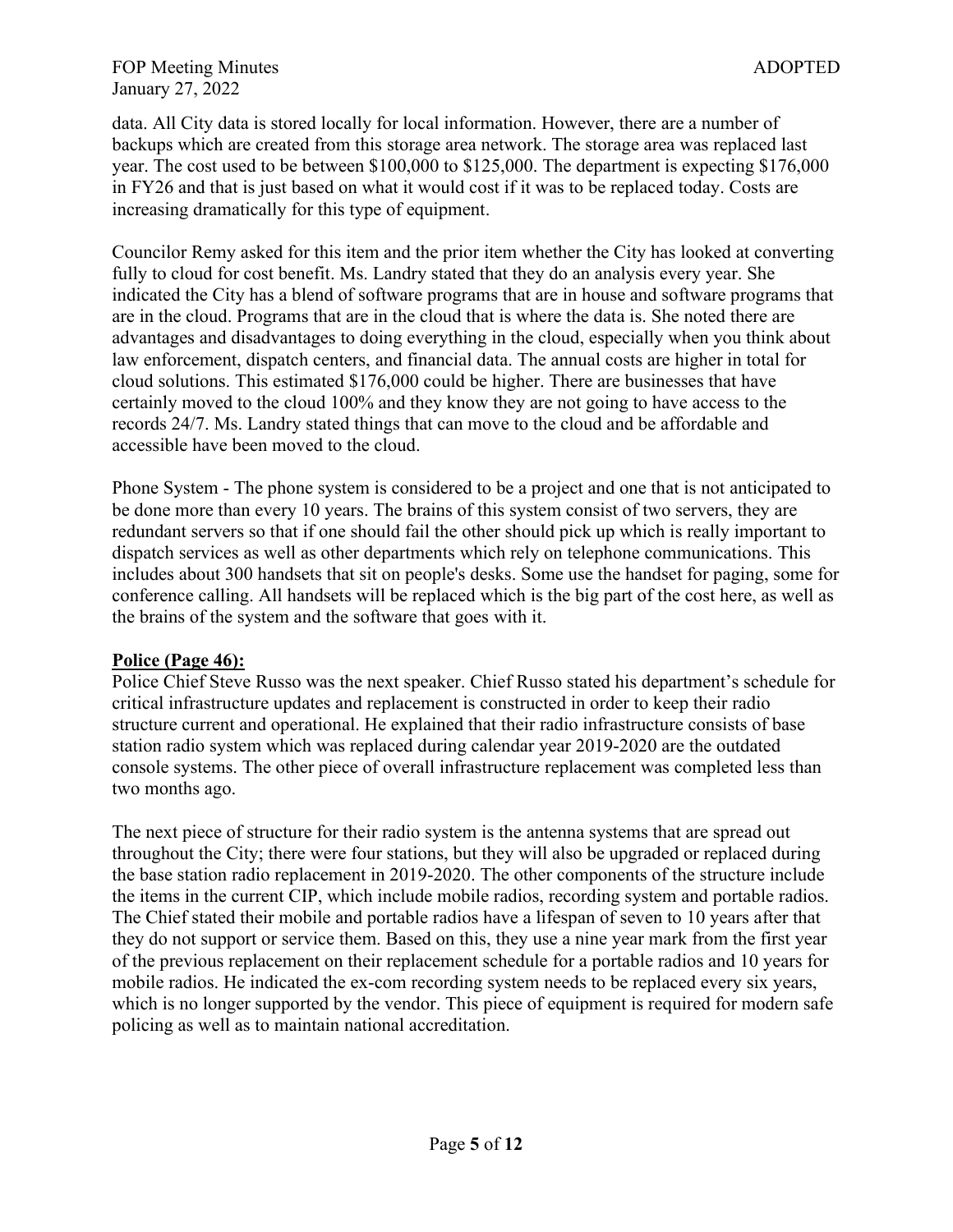This system records all incoming telephone and radio transmissions as well as outgoing into the dispatch center. The current mobile radios are no longer serviceable by the vendor and only one of the 27 the department has on hand is a current version but that is still older than 10 years. The Chief went on to say they have 24 mobile radios deployed in the fleet of vehicles with three they use as reserves. A cruiser is considered out of service if it does not have a functioning police radio; the department would replace these 27 radios over three year period from FY 23-25. The next cycle after the replacement would begin in FY33. The portables were last replaced over three year period from 2019 to 2021, in this cycle they moved from 63 to 55 portable radios after reviewing the department's true needs and changing circumstances which cut \$40,000 from the prior cost estimate. This brings the next three year replacement cycle for portable radio to begin in FY28 and extending to FY30.

The Chief stated they feel strongly that maintaining replacement schedule keeps the critical infrastructure serviceable and operational which is the right thing to do. He felt waiting until the systems fails is not a good practice and he felt they have a very good replacement cycle in effect right now. This concluded the Chief's presentation.

Councilor Chadbourne asked what happens to the old systems. The Chief stated in recent years they have been donating them to Southwest Five and Mutual Aid because there is no market value for them anymore. At times smaller police departments would also reach out for a donation of these radios.

Chair Powers recalled a conversations where a capital reserve fund was created for projects like this and asked whether such a fund was created for radio systems and noted in FY 23 there is \$56,000 and asked whether this was a new appropriation or whether that was an expenditure. The Manager referred to page 47 where the financial plan is listed and noted it is coming out of that capital reserve account. The Finance Director noted to page 20 where an emergency communication capital reserve was established in the last CIP process and budgeted for that year.

### **Fire Department (Page 32)**:

Fire Chief Mark Howard addressed the Committee and began by introducing Deputy Donald Farquhar and Deputy Jeff Chickering. Chief Howard stated their FY 23-29 CIP Planning are projects that were listed in prior years CIP. The first four projects are projects that pre-existed this year. He noted the SEBA project that was projected to cost \$750,000 with a CIP plan date of FY24, there were able to remove this item from this year's project needs because of a FEMA grant that the department received authored by Deputy Chickering with assistance from staff members. He noted there are six different programs to be reviewed and turned the presentation over to the two Deputies.

Deputy Chickering referred to page 33 – ambulance capital reserve. He explained this is a program set up to replace the three ambulance the department currently has. Currently, they are being replaced one every three years which gives them a nine year replacement lifespan. There will be one replaced in FY25 and another in FY28.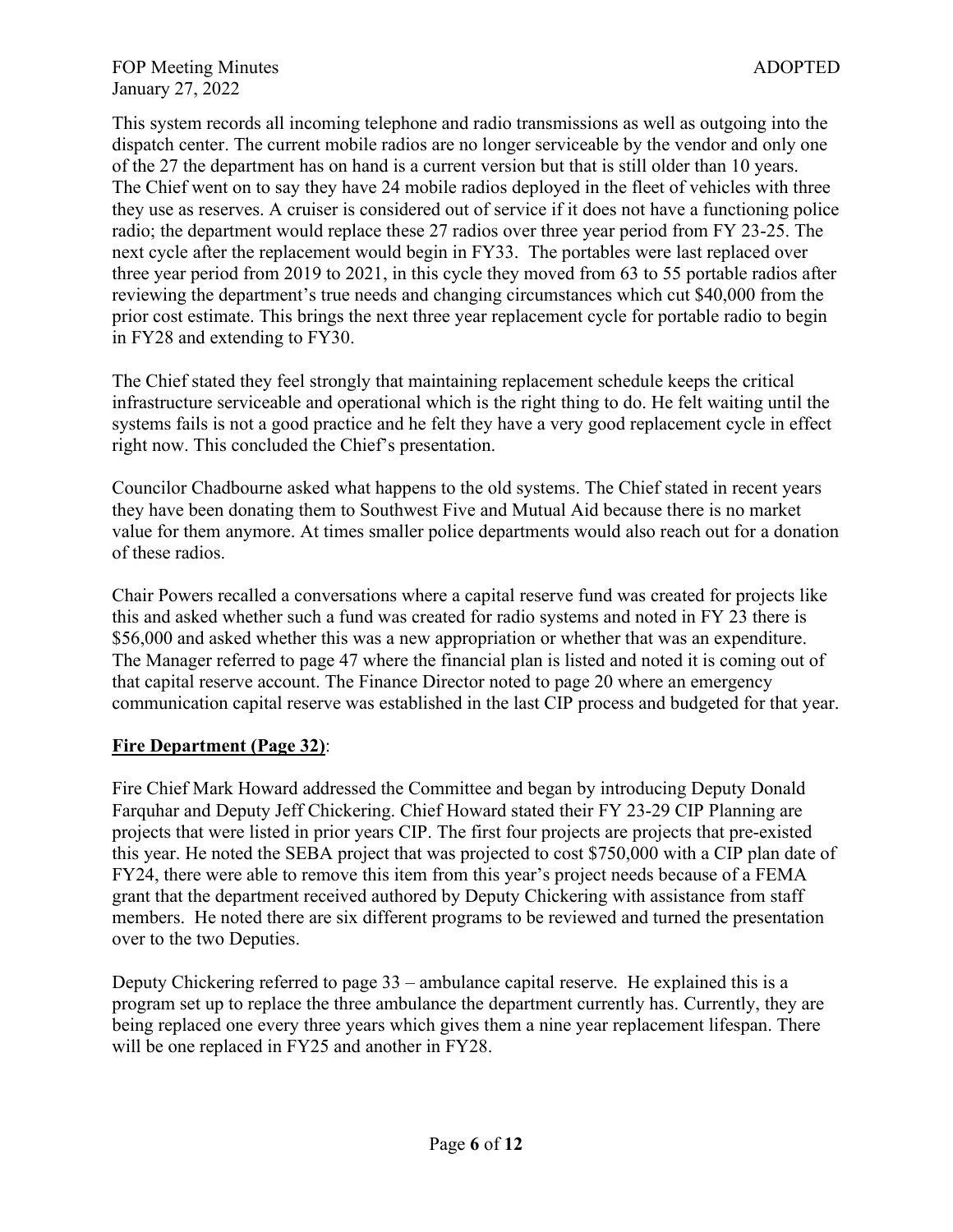Deputy Chickering referred to page 34 - Fire Apparatus Replacement Reserve – he explained this reserve is designed to provide adequate funds to replace and rebuild the fire apparatus. During FY23, the Brush Two is going to be refurbished and a utility truck will be purchased. He explained the reason for refurbishment is due to cost effectiveness. He went on to say other projects include - FY28, Engine Two replacement, FY25 Rescue One and FY29 the Fire Alarm Bucket Truck.

The Deputy continued that on page 35 there is the program to replace the Self-Contained Breathing Apparatus Fill Stations - one for each station. The ones the department currently has were purchased with grant funds.

Deputy Farquhar addressed the committee next. He referred to Hydraulic Rescue Tools replacement. It replaces existing tools which are functionally obsolete and outdated. For FY27 \$60,000 has been set aside for replacement of those tools. He indicated there is a grant the department has applied for, to fund this project and the department has a good record for achieving these grants. He added this year's grant priorities are near perfect fit for these tools. The department will know about mid-summer if they are successful with this grant.

He addressed Non Disposable Durable Medical Equipment – The Deputy stated through multiple funding sources, either through previous CIP's or Covid funding, the department has been able to bring on some important medical equipment, such as IV pumps, ventilators, cardiac monitors etc. These are expensive items to purchase and come with high maintenance costs but they come with long term comprehensive warranties and as they become obsolete they will be included in future CIP's.

He explained this new equipment allows the City's paramedics to work at a very high and advanced level. Recently, they reintroduced medical procedure called rapid sequence incubation, and the department has already had at least two very positive patient outcomes in the past few weeks.

The last item the Deputy addressed are Gear Washers and Dryers. This allows the department to replace over FY 24 and 28, the existing high capacity washer and dryer used for firefighters' turnout gear. In essence it is a commercial washer and dryer. Each firefighter is assigned two sets of full protective ensembles. This gear needs to be washed under certain conditions. The lifecycle of this turnout gear is about 10 years and they cost \$4,000 per individual set.

The Manager added the EMS Non-Disposable Equipment program is a new program in the CIP this year. For the first two years it does not meet the initial costs threshold. However, these are things the City knows need to be replaced and have been working to incorporate more of those into the capital planning so there is regular replacement schedule instead of creating spikes in the operating budget which is what has happened in the past.

# **Park Recreation**

Parks, Recreation and Facilities Director Andy Bohannon addressed the Committee and began with the item that pertains to the Fire Department. He indicated the theme of the CIP aligns with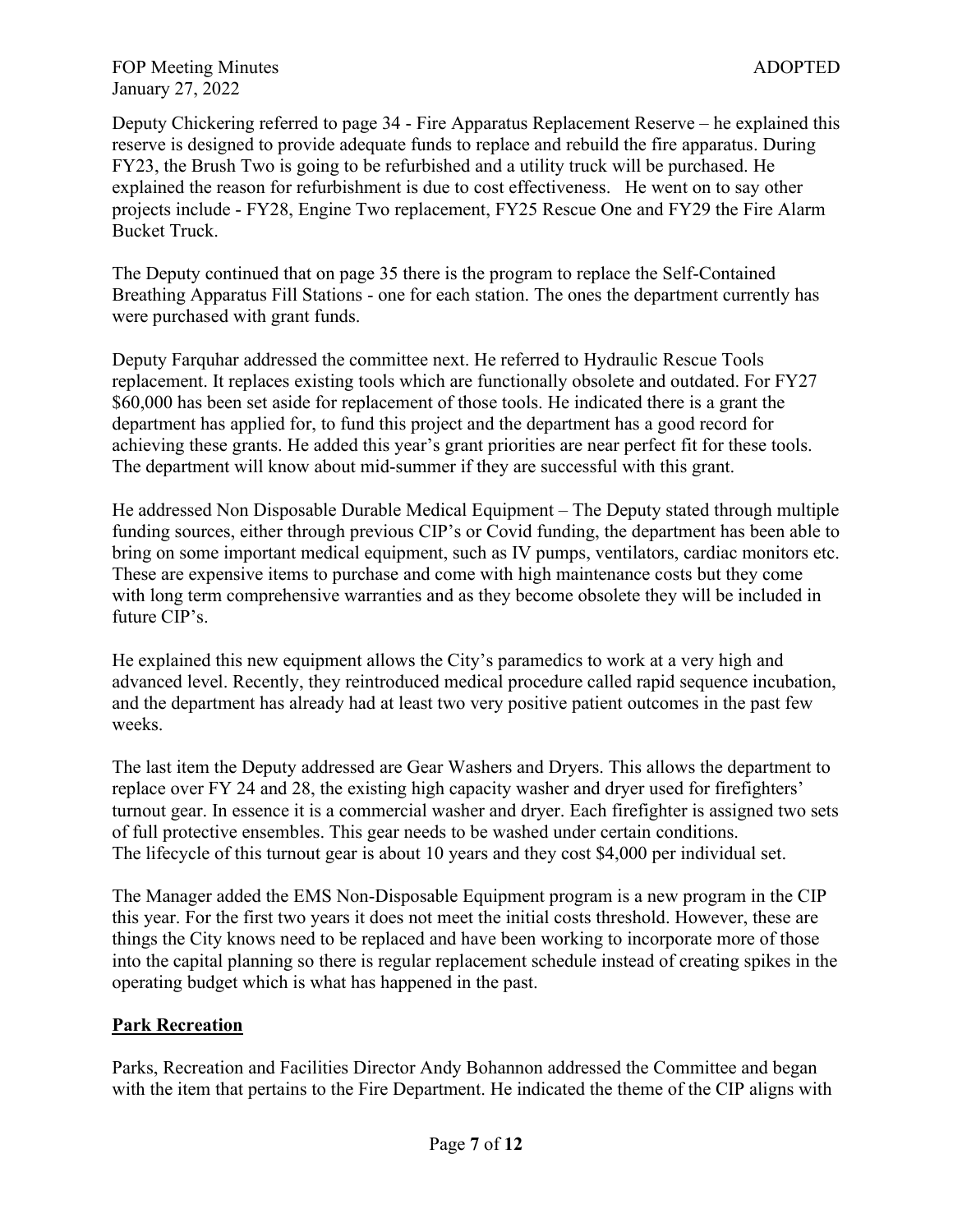many of the programs and projects already established by Parks and Facilities and continues to be the focus of the department's improvements. Mr. Bohannon stated these projects are guided through the Active Passive Recreation Management Plan, the EMG Report, the Comprehensive Master Plan, aligning the process of strategic governance and the Council goals.

He felt the City's trail systems are the path to the City's future. He felt the City's trail systems will be a destination and will be an economic indicator for this community.

Mr. Bohannon referred to page 58 - West Keen Fire Station Project – this program will start in FY23 as a schematic design - drawing ready for construction. This program is contingent on grant funding through FEMA which would be an 80/20 match. He noted there is an additional \$75,000 in the current Facility Needs Improvement Program to ease with the transition.

Councilor Remy asked whether there was a reason the design needs to be done so far in advance of construction. Mr. Bohannon stated by completing the schematic design, the City is hoping the grant comes in, in the next six month window and if that happens the City will be ready for that grant deadline with a hard number for construction.

Mr. Bohannon referred to Page 51 - Municipal Building Improvements. FY23 is the admin roof at Public Works - putting down an extremely strong rubber roof designed for low slow roofs and replace what there is right now.

FY 24 - boiler replacements at the Recreation Center. Mr. Bohannon noted with their program for boiler replacements if a priority comes forward they have the flexibility to shift, which they did this year with the generator project or the HVAC project and move items such as painting of City Hall for a later date.

Page 53 - Municipal Building Roofs program. He noted there is a schedule of what roofs will be replaced in a particular year. He stated the Police Station roof was replaced in 1998 and this roof definitely needs to be upgraded, as well as the Recreation Center Gym roof, which was brand new in 1997 and is now showing its age. Last year there was significant leak and those costs were covered by insurance. The roof has had multiple visits already this year from the roofing company to try and keep the roof patched.

Page 54 - Parking Lot Program - FY 26, 27 and 28, for Public Works, Recreation Center and the Airport Terminal.

Recreation Center Renovation - FY 24 – Upgrade to the HVAC system in alignment with the boiler replacement to become more energy efficient for a room that is used a lot by the public. FY25 - complete design for renovation of the multi-purpose room lobby and upgrade the bathrooms. They meet ADA standards from when they were built, but they need to be brought up to current ADA standards.

Page 56 - Operations Building for Parks and Cemeteries. Mr. Bohannon stated this building was built in 1984 and has not seen any upgrades since that time. FY25 has \$185,000 appropriated for this work.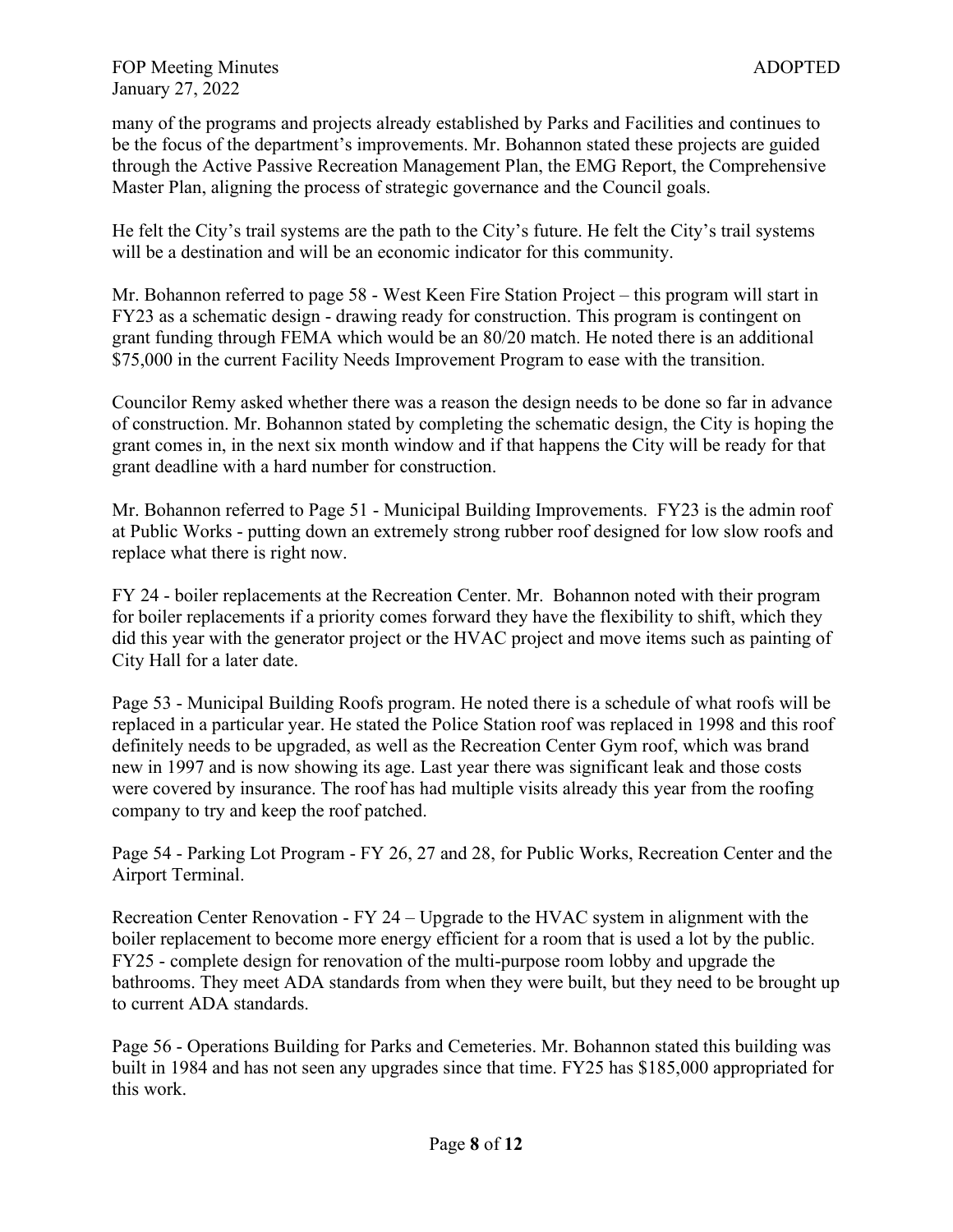City Hall Structural Repairs – FY25 – Staff is currently working to identify all the needs related to the Town Brook and they are starting to build some assumptions as to why there is structural cracks. By the end of this year staff should have a solid idea to be able to come up with a good estimate to bring before the Council for the next CIP.

Councilor Lake asked why the roof replacement for the police station is so much more expensive than the other replacements. Mr. Bohannon stated it is because of its expanse.

Councilor Filiault referred to the roof at the wastewater treatment plant. He stated he had asked why this was not part of the roof replacement structure through Parks and Rec and he was told it was because this is how it was always done. The Councilor questioned why all the roof projects are not done as one so the City could get a better rate. The Manager in response stated there has been a lot of budgeting and planning in separate departments related to facilities over the years. She noted Director Bohannon has a done great job at moving it more into a program and establishing a schedule that is combined for the City.

She went on to say water and sewer is not part of the general fund has not been incorporated into the City's general fund program. She stated it is not that it cannot be coordinated - the bidding of projects could and will be done together. However, in this case, water and sewer is paid for by the users and it is not part of the general fund. Mr. Bohannon agreed this is a separate fund, but staff between the two divisions communicate and work with the purchasing division in an instance like this. He added there is also the opportunity to maybe work with a particular company and have a particular program with them over several years and he felt this is a conversation the Manager could undertake in the future.

Councilor Madison referred to the Rec Center renovations and asked whether the City might need to budget for any asbestos litigation. Mr. Bohannon stated this building was constructed in 1986, so if there was any remediation it was done at that time and he wasn't aware of anything.

Councilor Remy asked whether Keene Ice would contribute to any part of the roof replacement, Mr. Bohannon stated Keene Ice is in a City building but they lease this space and that portion of the roof if not included with the Police Department roof.

Councilor Powers felt there has been a great effort on the Managers part to coordinate these projects much more than it was ever done in the past. He noted roofs are an expensive project and he felt planning ahead was necessary.

Councilor Madison asked what heating fuel is used at the Rec. Center. Mr. Bohannon stated at the present time they use propane but stated other options will be explored when the time comes.

Pages 39 - 45 - Parks Programs – Mr. Bohannon stated page 39 has an outline of the maintenance program which was established in the Active Passive Recreation Management Plan and is partially driven by the EMG Report.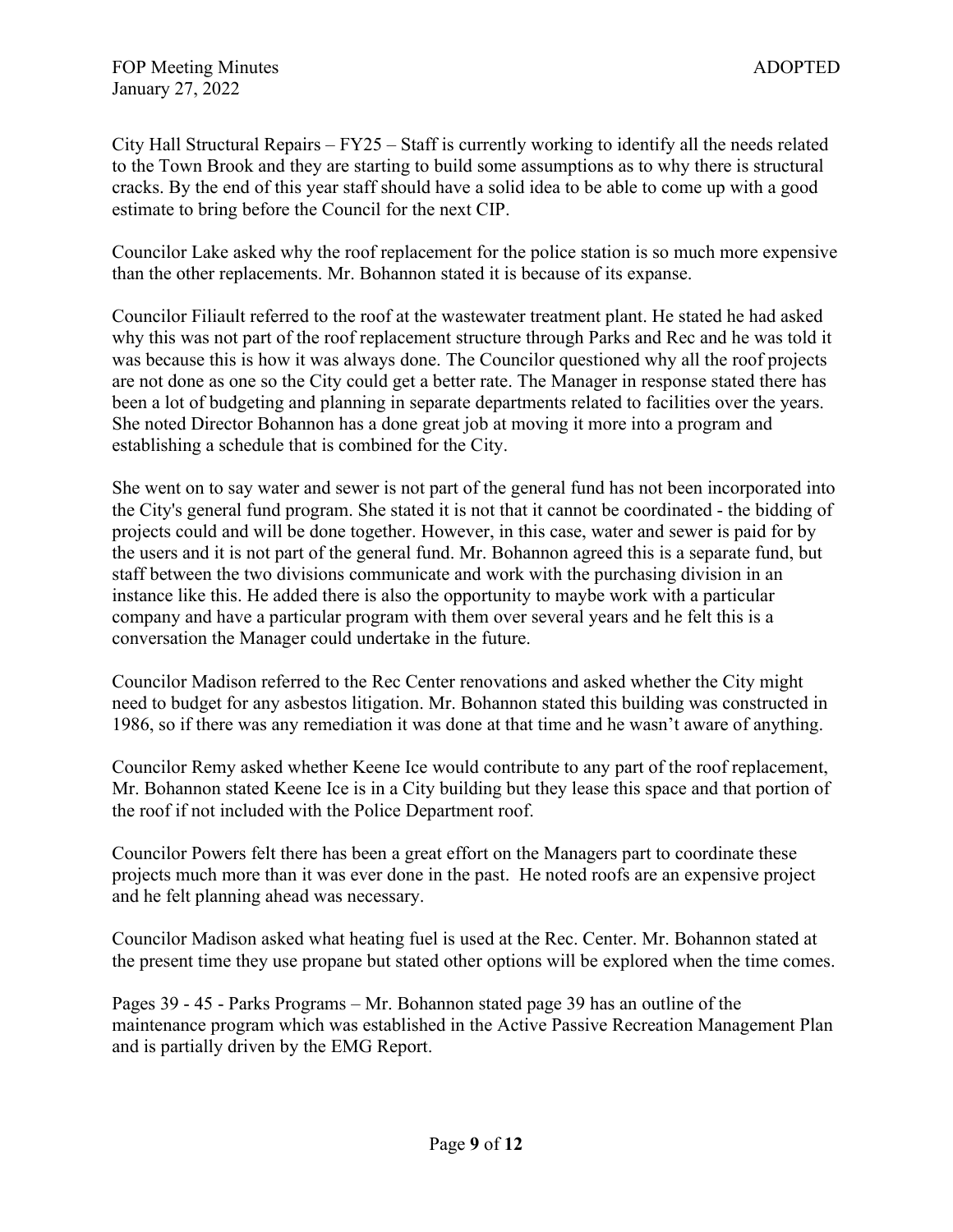Page 41 - Similar to the maintenance program there is the open space and trails program which will begin in FY 23. The Goose Pond Stewardship Plan that was completed which the Council adopted in 2019 had an Action Group for the last nine months. The group is formulating plans to utilize this money and find grants to match that to leverage the City's funding to improve the trail network at Goose Pond.

The following year in FY 24 Apple Way will be repaved which will connect Court Street to Wheelock Park.

Page 42 – Ashuelot River Dam Repair or Removal – scheduled for FY24 for some design work. This will be a public process where the public will engage and a report brought back to the City Council. The recommendations would be removal or preservation of the Dam. He indicated a lot of conversation has already occurred on this particular project.

Councilor Chadbourne asked when the State gives the City a letter of deficiency, whether there is a time limit in terms of how to address the deficiency and if it is not addressed is there a fine levied against the City. Mr. Bohannon stated the City has been meeting with the State on a regular basis to show progress towards the project. He indicated as long as the City is doing that, the City will be in a good place. He went on to say if the City had done nothing at all since in response to that letter deficiency then the City would probably be facing a fine. Mr. Bohannon stated during this timeframe, there was a community organization looking to do a hydro plant there and there was a hydro study conducted. There was another firm that did a removal study. The City has met with the Dam Bureau in early 2020 and they are satisfied with the progress being made. He added the Dam Plan in place also helps to spread the work out and meet the appropriate goals.

Councilor Madison explained the way enforcement typically works within DES is, it starts with what is called a letter of deficiency which highlights the problem. Once the State determines nothing is being done about this problem, then an Administrative Order will be issued, which will give a municipality a certain period of time to fix the problem. He went on to say the issue with dams in the State is there are several hundred red listed Dams that are considered hazardous. The State is focusing their energy on the imminent hazard Dams; the ones that are at a high risk of failure and he did not believe Keene fell under that category. He felt getting to a place where the State would not need to issue an Administrative Order would be a good idea.

Councilor Lake asked when the next public engagement process would begin. Mr. Bohannon stated it is scheduled to start in FY24 and this is due to funding. He stated there is a great divide in this community, related to preservation versus removal. There is the historic site and then you have the waterway side that is very interested in opening up that channel for the fish to migrate further up the Ashuelot River. This Dam has been there since 1920 so there is a lot of history surrounding this Dam. The Ashuelot Park Advisory Board at one time, wanted to make sure the Dam stayed because it provides quite a bit of aesthetic value to the park. He did not feel this was going to be an easy decision one way or the other.

Mr. Bohannon address the Transportation Heritage Trail next. He indicated the City Manager highlighted this item her message. He indicated the City has been notified of a congressionally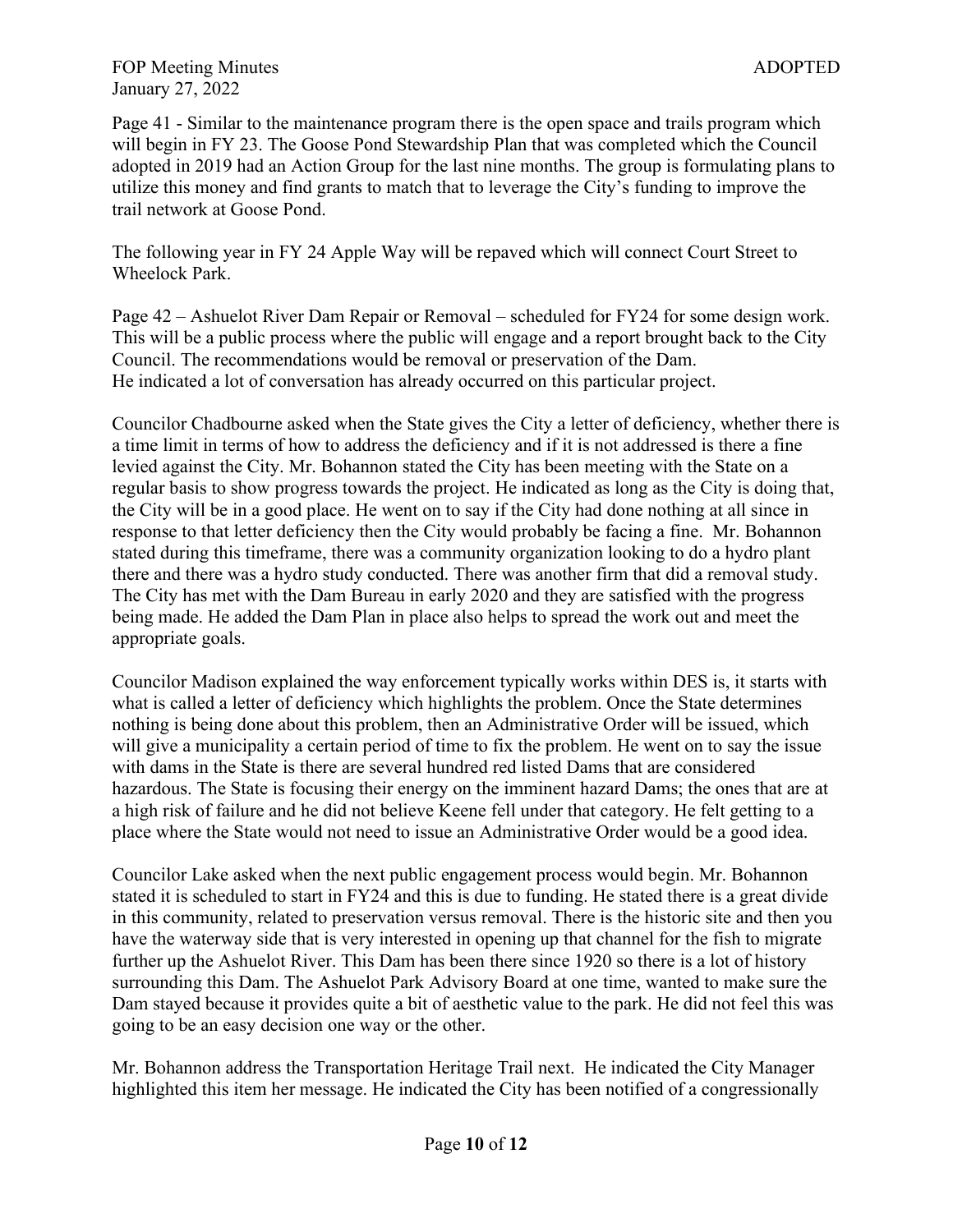directed spending opportunity, if that happens this project could be moved up but at the present time it is slated for FY23, to be able to repair the rail bed from Eastern Avenue to Route 101. In FY 26 the Prowse Bridge would be installed. He indicated the City Engineer has a schedule he is working on and in FY25 there is work to be done that would connect the Trailhead at Swanzey Factory Road and which would install safety measures on the Stone Arch Bridge while working also with the Department of Historical Resources to make sure particular historical features of the bridge are handled in the proper manner.

FY26 would be Prowse Bridge, and in FY27 would be Bailey Bridge over Swanzey Factory Road. The Bailey Bridge is currently on Island Street, the City has received a Tap Grant which could result in the project being moved up.

Mr. Bohannon noted Pathways for Keene has been very instrumental in going out and seeking private donations.

Councilor Chadbourne recalled a Committee that was working on the Stone Arch Bridge and asked if they still existed. Mr. Bohannon stated his understanding is that this group turned into the Historic District Commission or they were a subset of the Commission; many of those members are no longer on that group but staff will be working with them. He further stated the Bicycle Pedestrian Pathways Advisory Committee has collaborated with that group to have some joint meetings to figure out how they can move forward to make sure they meet the needs of that bridge.

The Councilor felt perhaps there could be some integration of the Trailhead, perhaps a display of pictures. Mr. Bohannon felt this was a good idea and stated there has been conversations already related to that; to commemorate why these bridges are so important.

Page 44 – Marlboro Street Corridor Improvement – Mr. Bohannon stated the reason he is addressing this project is because it connects to the Cheshire Rail Trail. The City received a Tap Grant – 80/20 split. There is a trail connection from Marlborough Street, to Bartholomew Court around the Fleet Building up to the Cheshire Rail Trail. There will be much needed asphalt overlay that will go from Main Street to Eastern Avenue. There will be a lot of traffic calming features within Marlboro Street to keep with Complete Streets which would add bike lanes, crosswalks, improved lighting and of course the Trail connection. This work is scheduled FY23

Page 45 - Robin Hood Park Improvement Projects - In FY 23 is the concept design to engage the community and a public discussion to provide public input on the future of Robin Hood Park. Mr. Bohannon stated FY 27 is funding for the pool. He indicated what staff is seeing around the State and across the nation is that many communities are replacing pools with large splash pads which are interactive water play for children. He felt this could be an opportunity for Keene and perhaps something to discuss with the public for Robin Hood Park. He added the playground building itself needs to be replaced, the tennis courts need to be replaced - the water table here is very high. There is a beautiful amphitheater here which goes unused because of lack of parking. This improvement concept plan will do the same thing as was done with Russell Park and give the community and opportunity to weigh in.